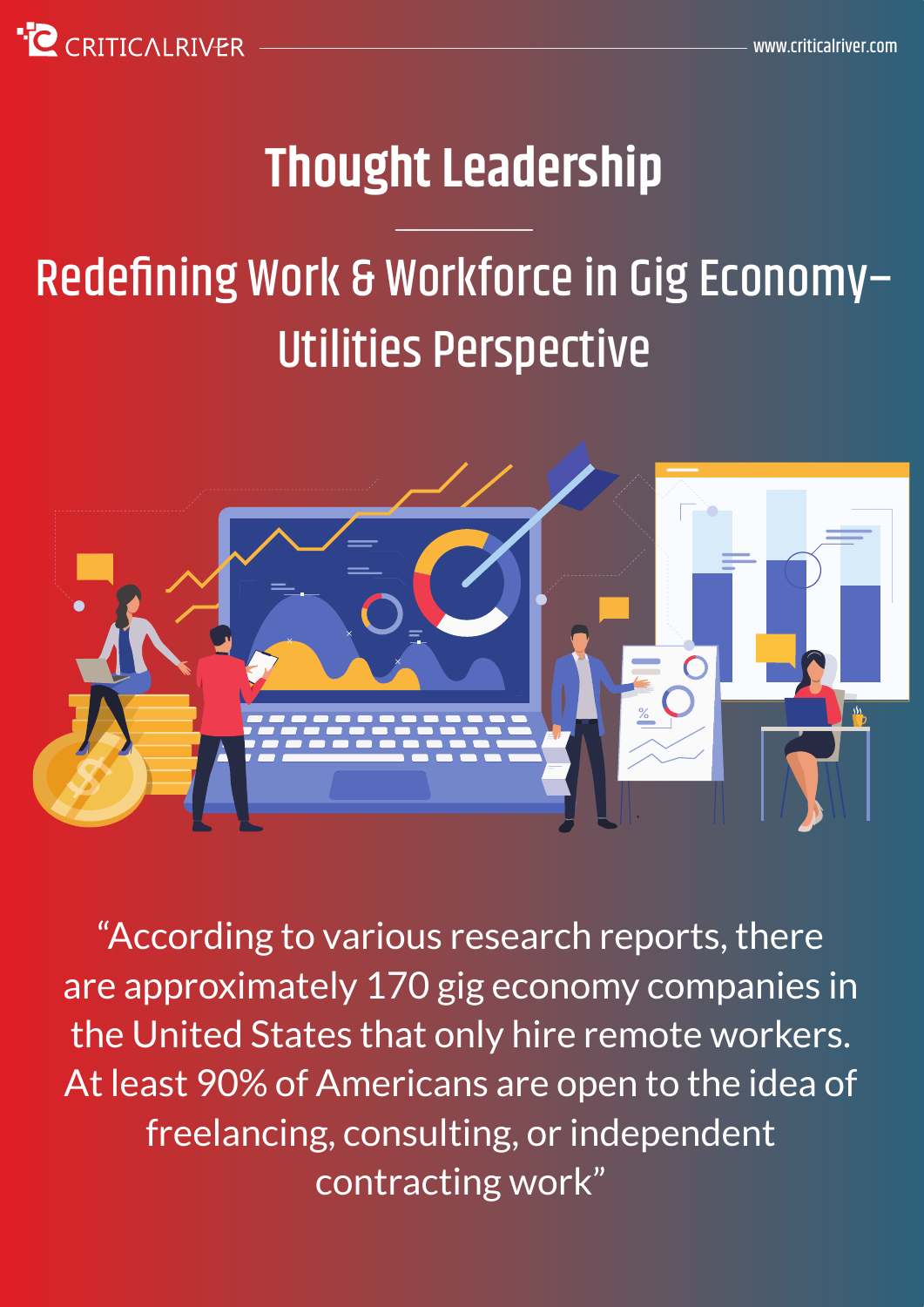#### **Workforce Management**

Developing a workforce is a continuous process for all businesses. As we assess the present by closely analyzing the most advanced workforce management trends, the common themes involve building a better employee experience, driving efficiency, and limiting cost.

The quality of the workforce directly impacts the bottom line. The better employees feel about a business, the more likely they are to enhance productivity and make the company more money. As more enterprises turn to freelancers and private contractors for specific tasks, those candidates are demanding more control and flexibility.

In this new normal, enterprises across multiple industries are vying with each other for talent to innovate, automate, and drive growth.

## The following are the top workforce management trends for 2020 and Beyond:

- $\blacktriangleright$  Employee Engagement
- ◆ Data-Driven Insights
- $\vee$  Remote Communications
- ◆ Self-Service Portals
- $\vee$  Recruiting for Skills
- $\blacktriangleright$  Independent Contractors
- **◆** Diversity



Emphasis on these top workforce trends is manifested by companies' desire to reduce costs while improving outcomes, and the rise of a new "Gig Economy" that enables them. So, what is Gig Economy?

#### Gig Economy

Gig Economy is defined as a labor market characterized by the prevalence of short-term contracts or freelance work. Today, most organizations use independent contractors for a wide variety of reasons. According to a research report by Intuit, over 40% of the US workforce will be contingent by 2021.

The word gig economy relates to an everyday workforce environment in which short-term commitments, temporary agreements and independent contracting are commonplace.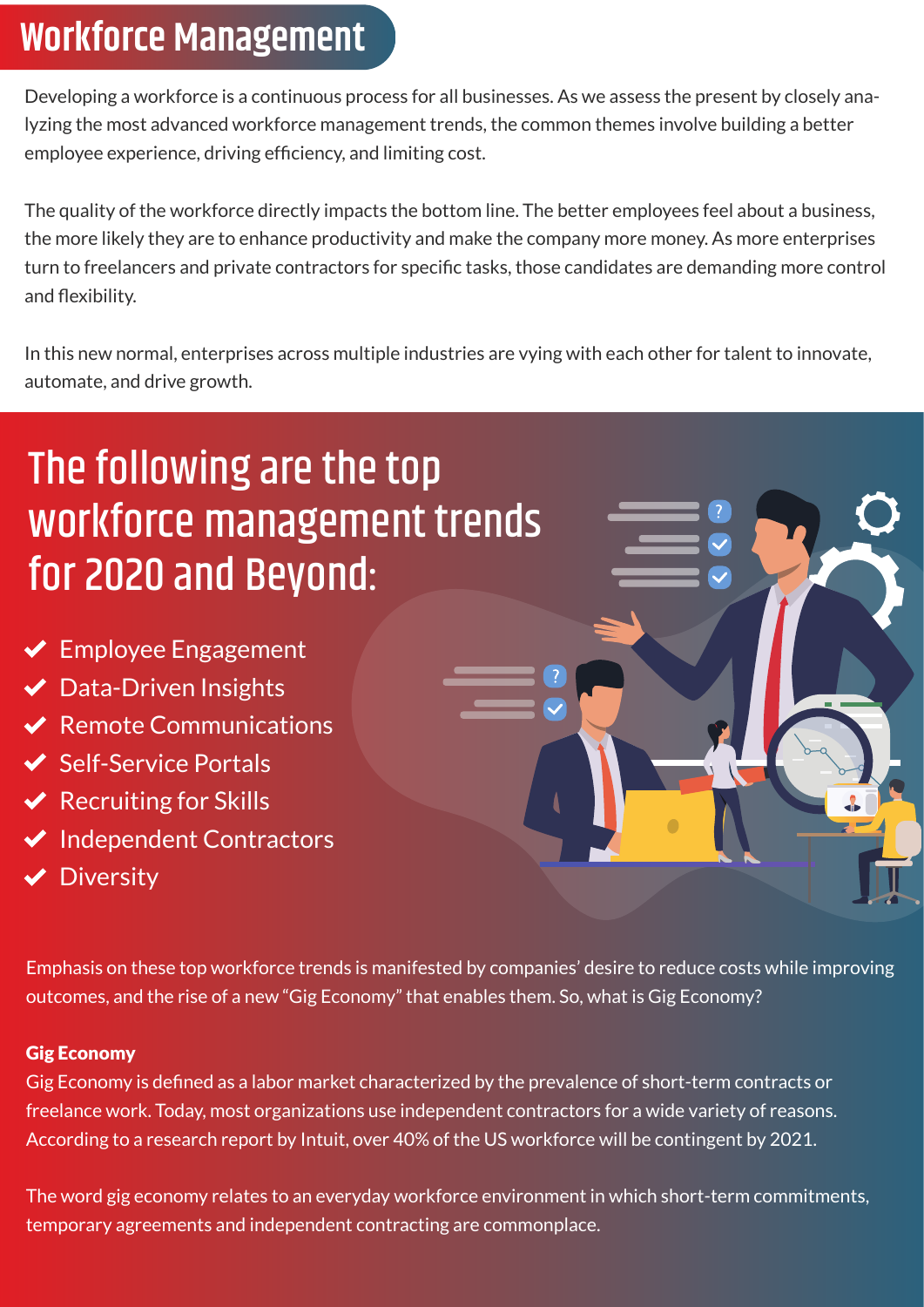"In a Gig Economy environment, workers abandon traditional employment to work separately on a task-by-task basis for various employers. "

# **GIG ECONOMY**



#### **Here are some fascinating stats to demonstrate the enormity of this Gig Economy:**



Over 90% of US workers would consider freelancing or independent contracting work (Intuit)



One-third of US workers (36%) engage in the gig economy through their primary or secondary jobs (Gallup)



Millennials and baby boomers dominate the gig work market, covering 37% and 35% of full-time independent workers, respectively. (MBO Partners)



75.7% would not quit their gigs for a full-time job. (PYMNTS)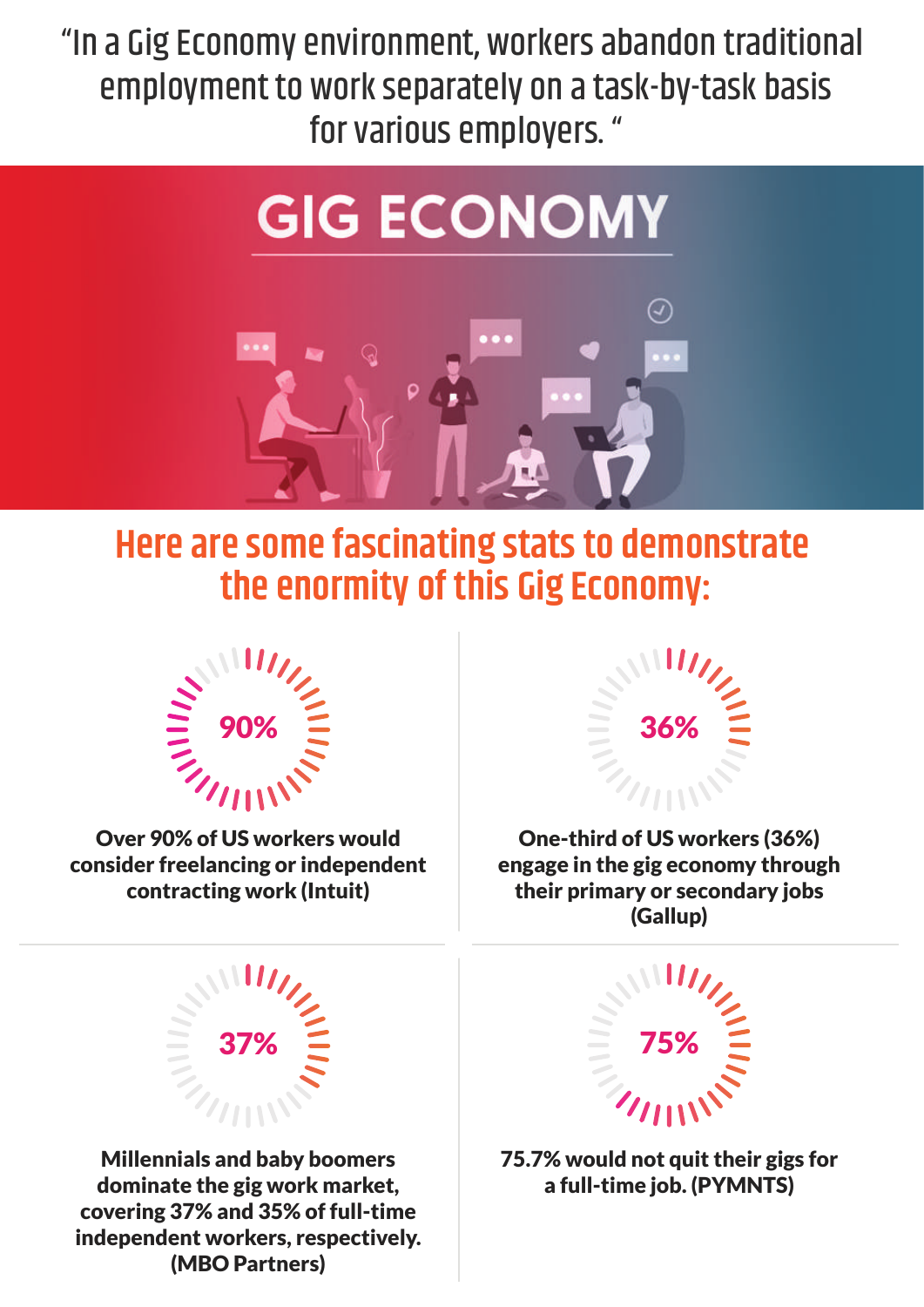#### **Gig Economy Examples** FIND The Examples

**✓** Consultants

**◆ Temporary Contract Workers** 

#### **Advantages**

- Workers who leverage the gig economy to improve their incomes mention flexibility as the most significant attraction. They are not bound to a specific employer in full-time employment, so they have greater control over their work schedules
- Experienced professionals can show more control over their career trajectory by engaging in strategic projects and creating an impressive resume of results, allowing them to secure better-paying full-time positions
- Contingent workers see flexibility and authority as the top advantages of doing gig work. They also like the flexibility for vacations, taking time off, and working from home. Overall, being incapable of getting a full-time job is not the chief reason for doing contingent work. For the clear majority, there is a deliberate choice to adopt the gig economy
- The rise of the gig economy benefits companies who can reap cost savings using short-term help without the administrative expenses of hiring full-time staff

## **Gig Economy in Utilities**

How can Utilities use the gig economy to be successful for what is traditionally seen as staff augmentation?

To leverage the gig economy, resources must be part of a utility recruitment plan that understands the utility culture's impact.

For the utility resources, the gig economy has come at a fortuitous time. They face a maturing workforce and significant stress from regulators and customers to modify their business.

Harnessing the gig economy will be vital to facing these hurdles, especially for innovative utilities that urgently need highly skillful utility staff to meet strategic initiatives.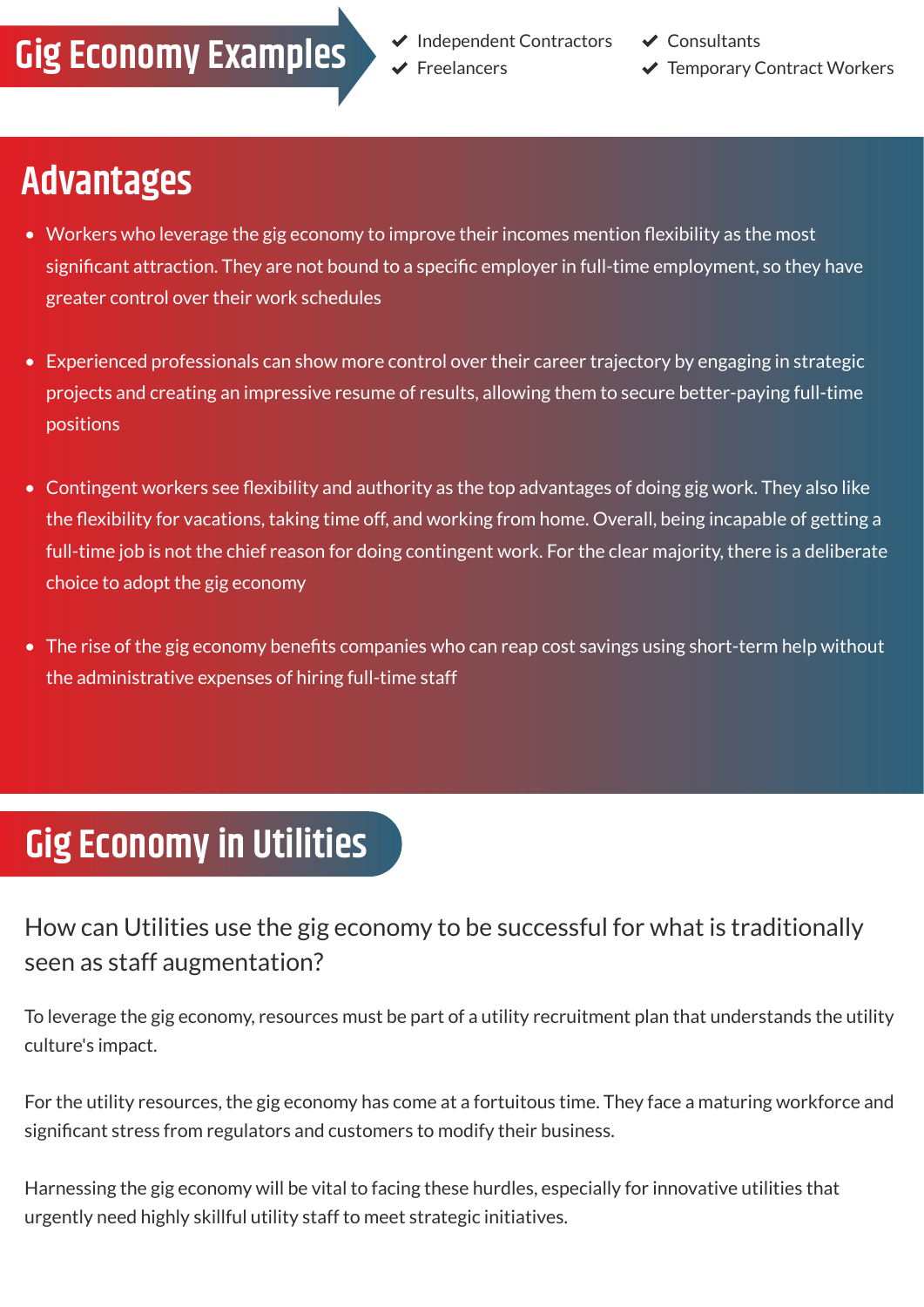#### **Benefits to Utilities**

- Utilities must remain in tune with the workforce's changing nature. The gig economy enables them to develop a fluid workforce, access specialized talent, and enjoy cost savings and productivity
- Utilities should leverage the gig economy to entice younger workers who would otherwise be reluctant to seek an industry regularly seen as technology slow-movers
- Utilities save on employer contributions to retirement savings accounts, benefits, health insurance. Hence, the overall cost of hiring is less compared to the cost of hiring a full-time employee
- Utilities gain the option of a gig worker for specific, short-term projects that would otherwise be expensive to maintain with a full-time staffer
- Utility retirees seek "life after the utility" jobs that provide them flexibility while still using the in-depth industry expertise they've gathered over their career. These retirees' expertise can also develop the type of 'gig' from task-orientated to something more strategic

## **Challenges**

The success of organizations like Uber, Lyft, Foodora, and DoorDash in the adaptable gig workspace has made tasks more accessible and attractive to both freelancers and full-time participants. However, this is only made possible by exempting gig economy companies from classifying their employees as workers. Debate continues at State and Federal levels on this classification.

#### According to a study by McKinsey, 1 in 6 workers in traditional jobs would like to become a primary independent earner.

- According to a study by Edison Research, for 53% of gig workers aged 18-34, their work in the gig economy is their primary income source
- According to a study by McKinsey, 1 in 6 workers in traditional jobs would like to become a primary independent earner
- 20 to 30% of the US's working-age population is engaged in some form of independent earning today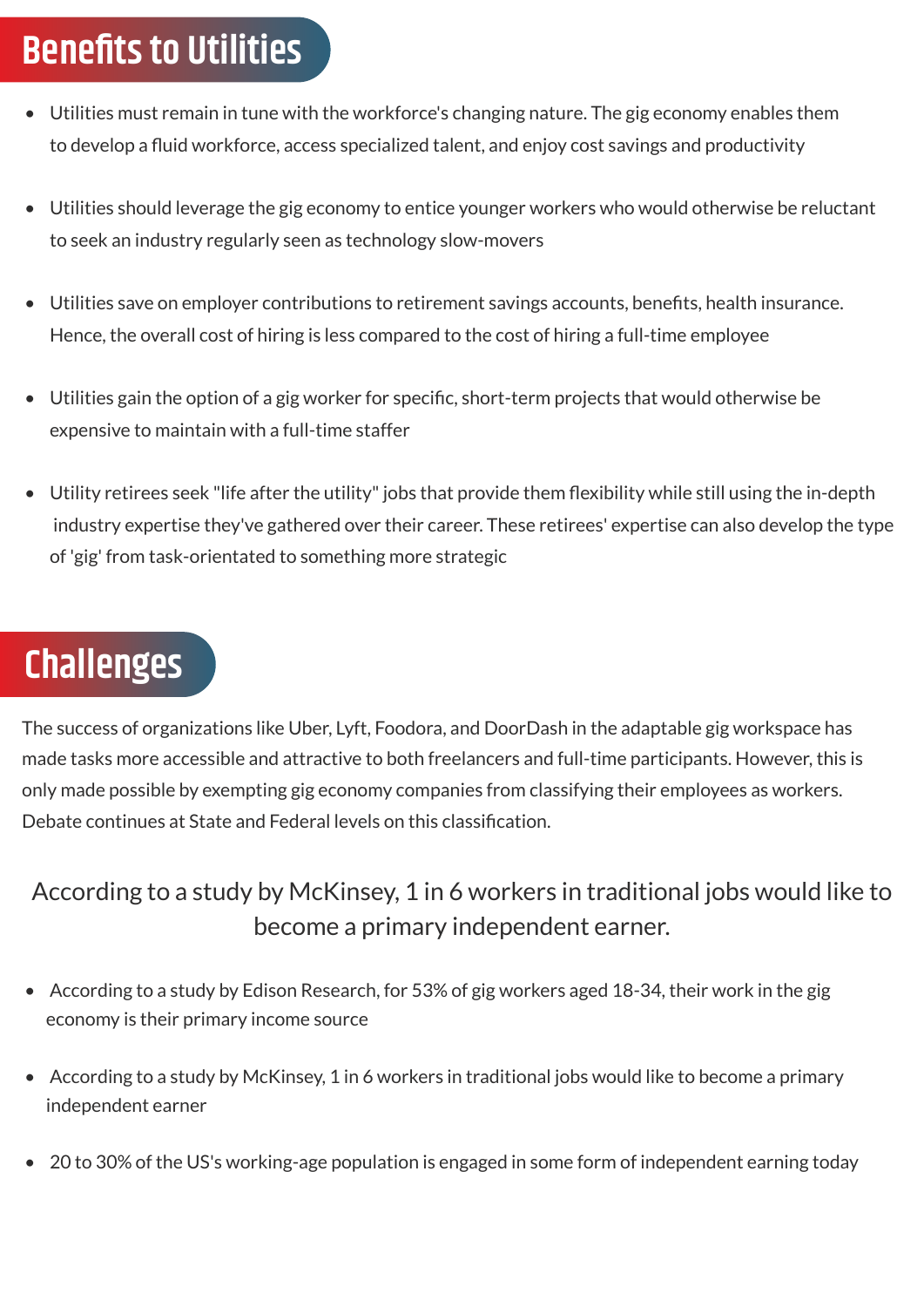#### The Utilities industry is set to gain immensely in the Gig economy

#### **The Rise of Cloud and Gig Economy Paradigm**



The rise of cloud-based solutions has helped produce a balance in the gig economy's supply-demand nature. The gig economy depends on trust, from the contractor to the company, and vice versa.

For example, while blockchain is linked with bitcoin, ledgers' nature allows both the gig worker and the client to see who completed which work and when. Therefore, blockchain facilitates a more secure and faster way for workers to be paid for tasks performed.

The cloud platform is also radically transforming how people approach the nature of work. It allows businesses to find the right workers for their projects and enable contractors to choose who they want to work with. The Utilities industry is set to gain immensely in the Gig economy. High quality experienced professionals with deep domain skills in C2M, CC&B, CSS, Analytics, and managed services are in great demand across the USA

#### Conclusion

The workers and organizations spanning the Gig Economy have individual, unmet requirements. Like any fast-growing market, the Gig Economy has sparked many new products and services designed precisely to fill this gap.

Workers in the gig economy must seek a different kind of success, one that originates from discovering a balance between predictability and opportunity, viability, and continuity.

Agile companies and individuals competent in leveraging digital tools have a chance to succeed in this new workplace environment, with the gig economy providing a working model able to challenge the conventional employer-employee agreement.